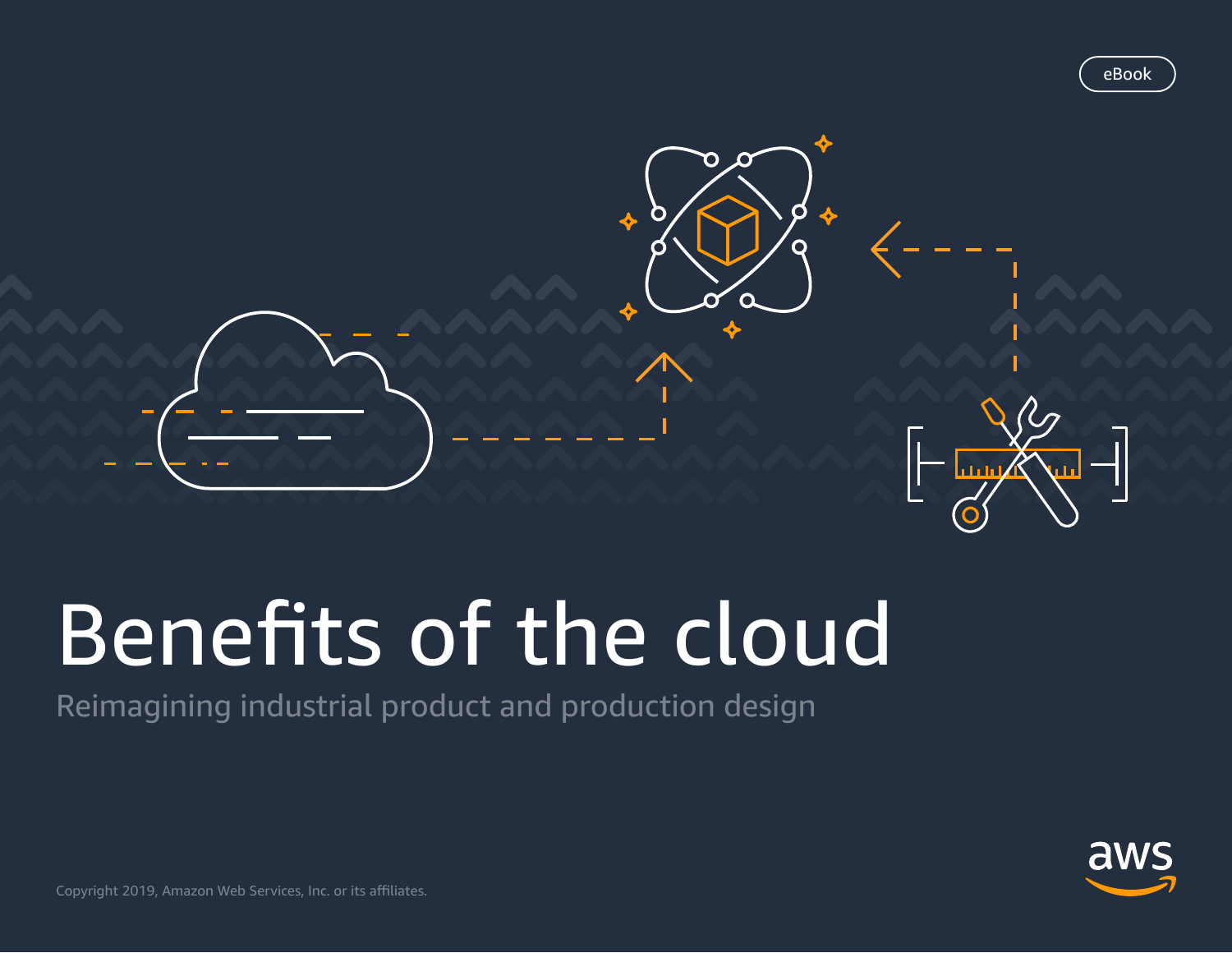### Table of contents

| The state of manufacturing today.                                                  |     |
|------------------------------------------------------------------------------------|-----|
| - 6                                                                                |     |
|                                                                                    | - Q |
| Increase the pace of innovation with AWS Industrial Software Competency Partners11 |     |

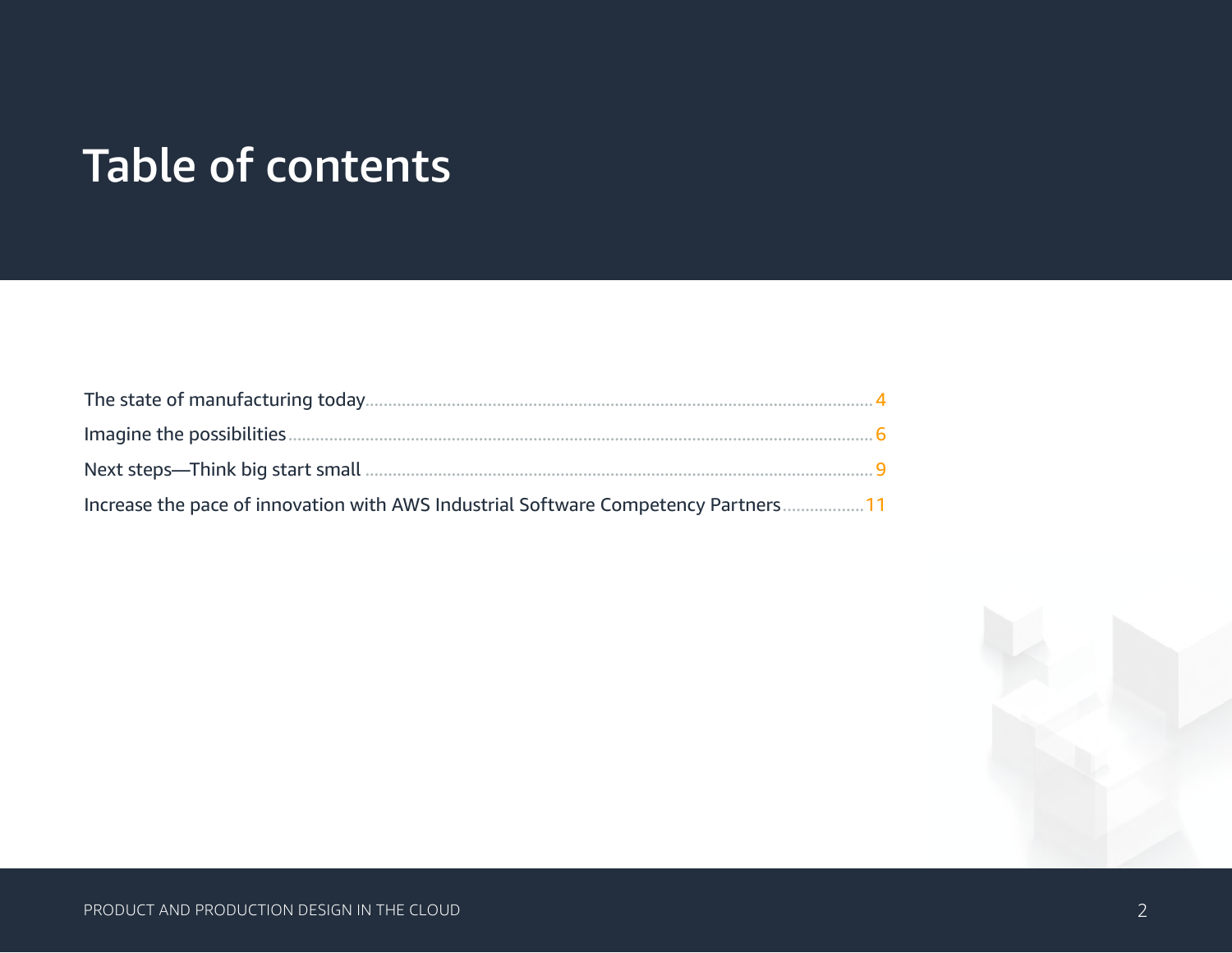### Discrete and process manufacturing in an era of digitalization

Too many manufacturers are unprepared for the rapid pace of technological growth. Data silos impede design and production efficiency, manufacturing costs are rising<sup>1</sup>, and organizations struggle to attract engineers with the right skillset.

When they do find qualified design and production engineers, manufacturers must provide them access to integrated tools and high-speed computing with less machine downtime. Traditionally, IT departments shoulder the responsibility of maintaining these tools and processes. This takes up valuable time and expertise that could be applied to reaching business goals and satisfying customers.

"Currently, IT refreshes once every four to seven years. In communications with Frost & Sullivan, manufacturers describe their struggles as twofold. First, they are challenged to keep up with the pace of innovation, and second, they are tasked to find a viable partner at the forefront of change. Cloud plays an important role in bridging these divides."

> —[Frost and Sullivan](https://pages.awscloud.com/rs/112-TZM-766/images/FS_WP_AWS Manufacturing Transformation_FINAL_02.27.2019 %281%29.pdf?aliId=eyJpIjoiUkJcL0RKM3VEc3VFNWVkR3oiLCJ0IjoiNUphXC80czlzMFhWaHhjMng3c2NqUFE9PSJ9) [2019 White Paper](https://pages.awscloud.com/rs/112-TZM-766/images/FS_WP_AWS Manufacturing Transformation_FINAL_02.27.2019 %281%29.pdf?aliId=eyJpIjoiUkJcL0RKM3VEc3VFNWVkR3oiLCJ0IjoiNUphXC80czlzMFhWaHhjMng3c2NqUFE9PSJ9)

<sup>1</sup>How Shifting Costs Are Altering the Math of Global Manufacturing – Boston Consulting Group, December 2018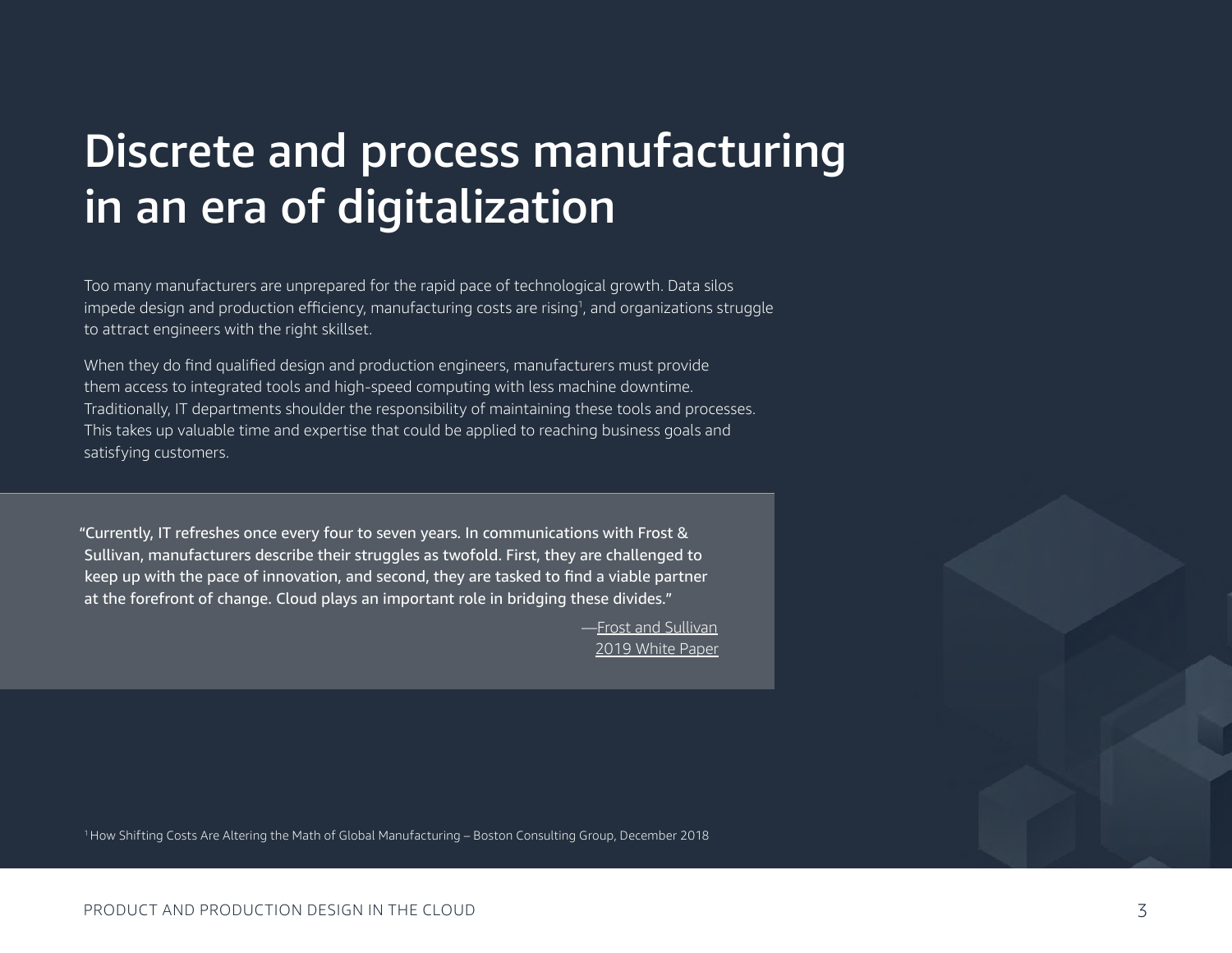### <span id="page-3-0"></span>The state of manufacturing today

The cloud has democratized product and production design by reducing the capital investment required for innovation. The Information Technology and Innovation Foundation (ITIF) and the American Enterprise Institute credit the immense data capacity of the cloud and hosted design tools for streamlining product development, speeding innovation cycles, and accelerating time to market. Manufacturers large and small are accessing the design and production tools and processes available through cloud computing to break down silos, improve collaboration, and ultimately delight their customers.



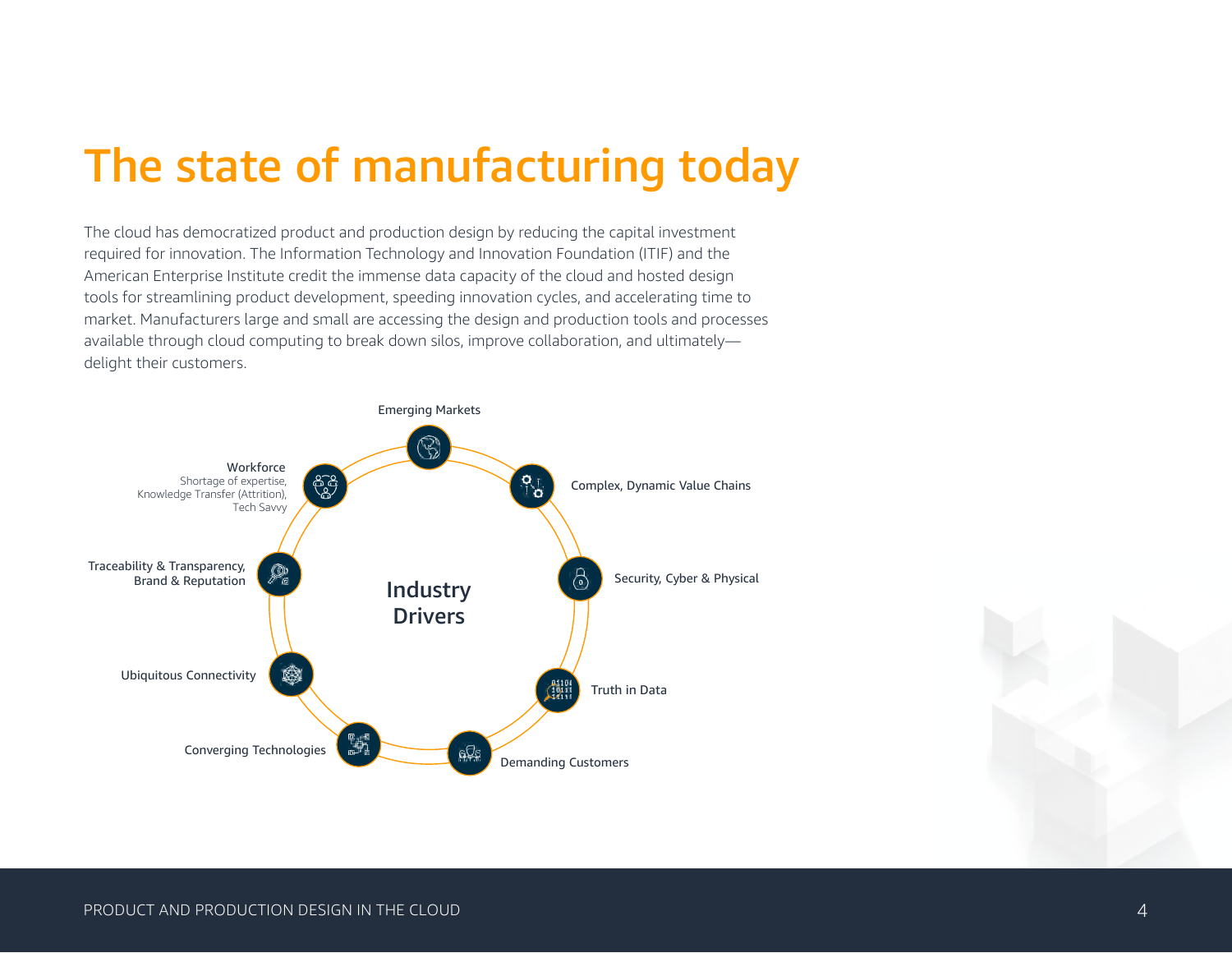#### Let's explore the ways the cloud has the biggest impact on product and production design.



#### Lower cost of entry

Startups and small manufacturers no longer need to invest vast sums of money in software licenses and computing power. Give an engineer a \$500 laptop, and a company can go from fuzzy-front-end ideation to production to shipping in less time than ever before, using the software and platforms offered on the cloud infrastructure. Large manufacturers also need to leverage the tools and advantages the cloud offers if they don't want to be outpaced by these new startups.



#### Collaboration

The collaborative benefit of the cloud can be experienced within teams, but collaboration also expands across the entire organization and beyond to partners, customers, and end-users. Access to a centralized data lake vs. siloed pools of data and the appropriate computing power required means product designers and engineers can work together at the same time, no matter where they are located across the globe. Give designers access to data across the entire business, and they will know what customers want when they want it, what materials are available, and when production can best schedule it.

Manufacturers are already realizing the benefits of moving to the cloud for mechanical computeraided engineering, design and simulation, and manufacturing; collaborative product data management; and demand planning and forecasting. Some of the benefits realized by both small and large organizations are improved collaboration, rapid on-boarding, better use of employee time due to functionalities, and the shift from capital expenses to operating expenses.

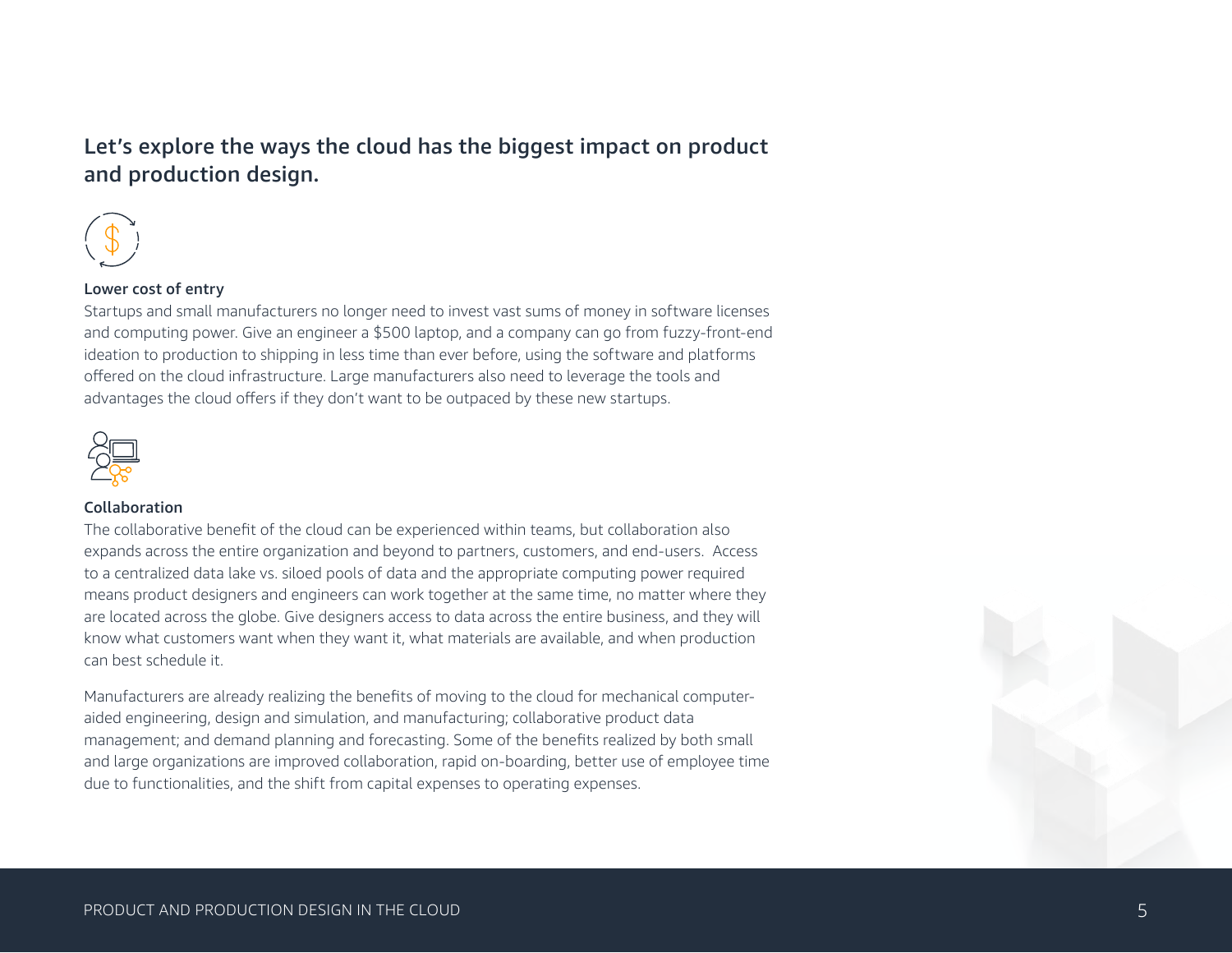

#### Applications moving or considered to be moving to the public cloud

Source: IDC Industrial Software User and ISV Survey Sponsored by AWS, April 2018

#### Why AWS?

In July 2019, for the ninth year in a row, AWS was evaluated by Gartner as the Leader in cloud IaaS with the highest score in both Ability to Execute and Completeness of Vision. That leadership role is strengthened by AWS's partner vendors.

AWS Industrial Software Competency Partners provide specialized software solutions to help manufacturers innovate faster, reduce costs, and foster collaboration in the most secure, highperforming, resilient, and efficient cloud infrastructure for industry applications.

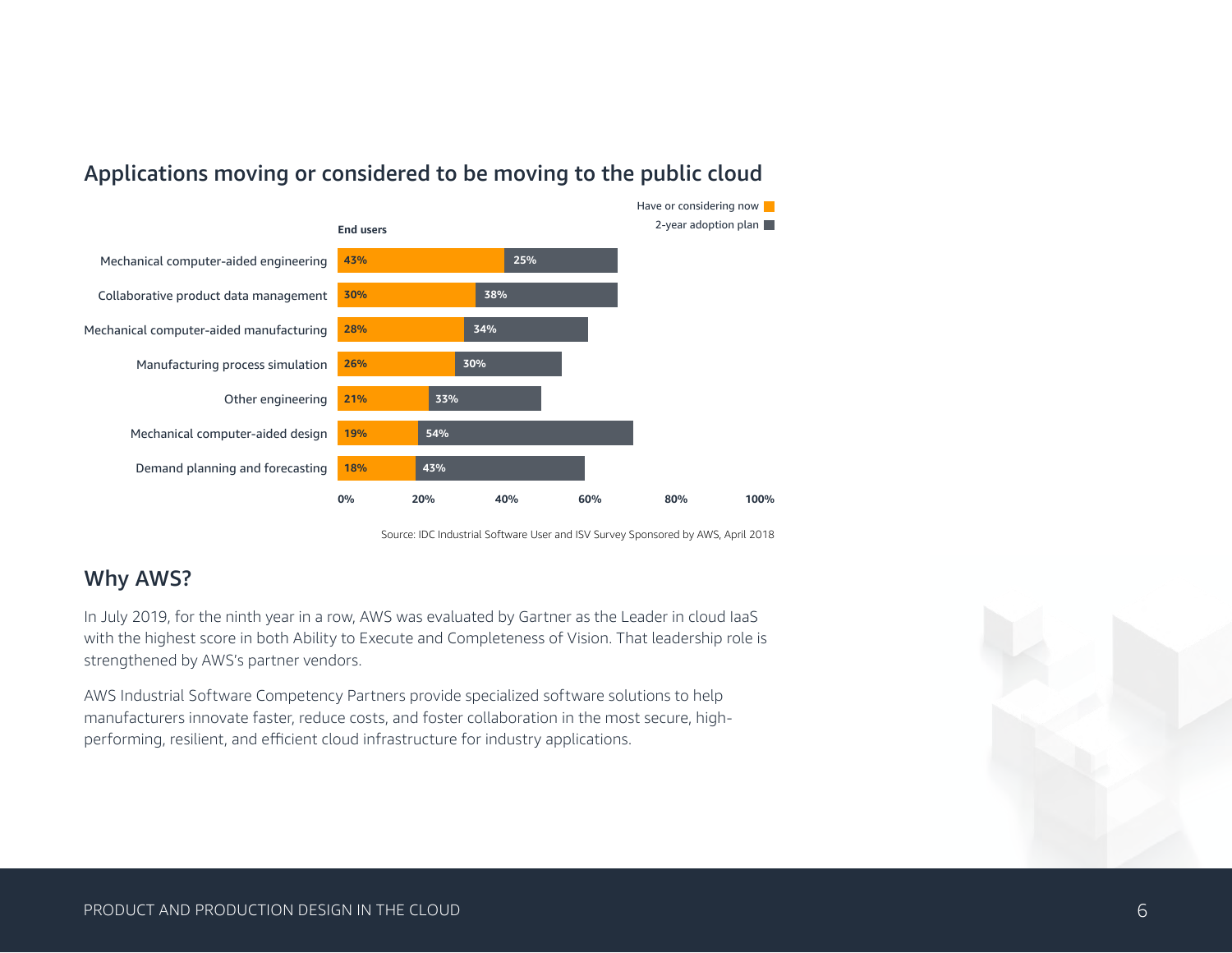## <span id="page-6-0"></span>Imagine the possibilities



#### Use Case: Innovate faster with scalable, resource-intensive workloads.

If you're using in-house data centers and have multiple design teams, there is often a bottleneck when you run resource-intensive workloads, such as workloads for EDA, CFD, FEA, and crash simulation. Switching to a comprehensive and trusted infrastructure like AWS with our dynamic system of global vendor partners gives you the computing power and storage you need, when you need it, without the capital investment.

AWS provides an elastic computing solution and secure design environment, so you can focus on designing and innovating products at an accelerated pace.



#### Use Case: Reduce costs without sacrificing needed infrastructure.

Small startups often don't have the IT staff, the budget, to support a large software deployment effort. When you opt to design in a flexible, reliable, and secure infrastructure like AWS, our vendors ensure you have access to the most up-to-date software, support, and shared community knowledge, which in turn frees up your in-house IT staff. Access to our CPU, GPU, and FPGA servers on-demand in the cloud and optimized for specific applications allow our customers to switch from a capital investment to an operational expense through monthly subscription costs.

The inherent capability to make fast decisions, combined with the ability to increase simulation capability and technical agility, allows small businesses to compete with much larger organizations.

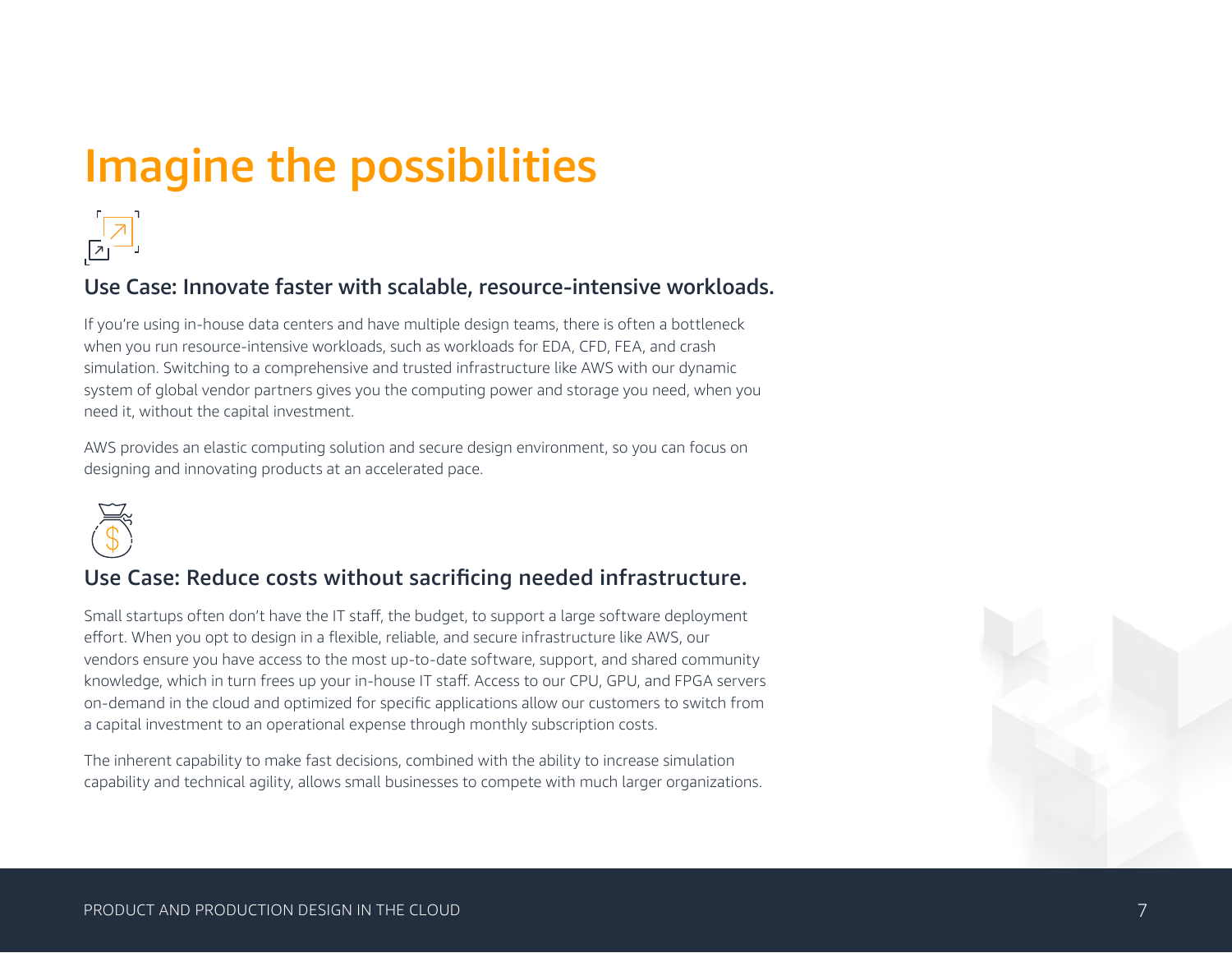

#### Use Case: Improve collaboration with centralized access.

Both large and small manufacturers of customized products can experience the collaborative benefits of the cloud when they easily share technical drawings with customers.

For example, designers can create and modify drawings via DWG-based CAD software, then generate a URL that customers simply click to access a read-only file, from anywhere in the world, and on any computer or mobile device. One central location for product data also ensures teams can quickly locate and reuse existing designs.

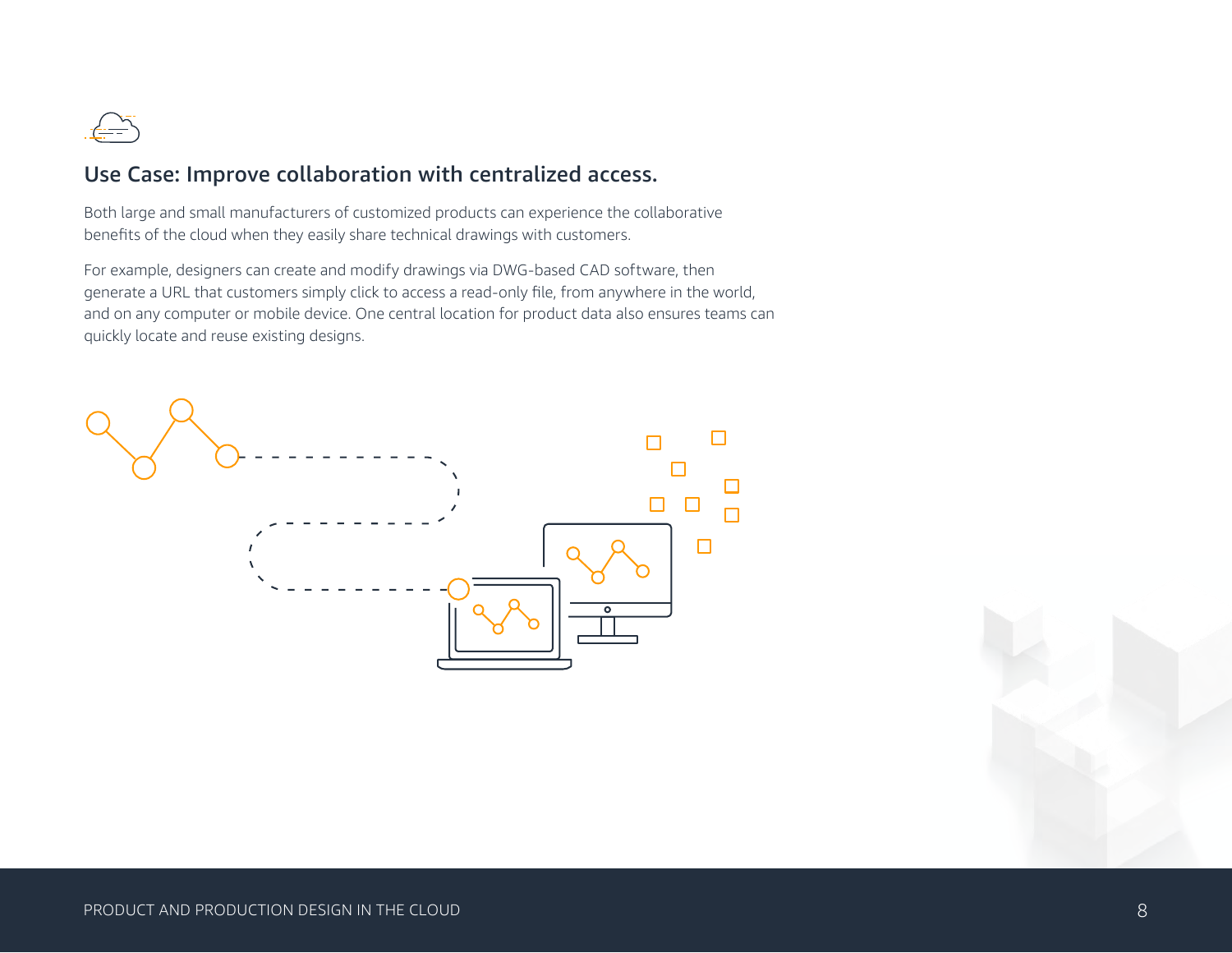### <span id="page-8-0"></span>Next Steps Think big start small

Abandoning an old way of working can sometimes take a tremendous leap of faith, despite the apparent benefits. One of the easiest ways to evaluate cloud ROI is to start with a small project. Start with the following measures to begin your calculations and identify your increased opportunities.

#### 1. Calculate hardware, software, and performance costs

Hardware and software costs are the most straightforward measurements because they are so tangible. First, compare what it costs to run the application or group of applications you want to migrate to the cloud. Then, dig into the cloud vendor pricing models. Don't forget to include crucial performance and security requirements, and whether you need a dedicated environment or whether a multi-tenant offering is enough.

#### 2. Calculate time to deploy

Work with your organization's IT department to calculate the time spent configuring applications on in-house networks versus accessing them through the cloud. Consider less obvious data points such as the expertise required for both types of deployment, the person-hours required to implement, and the amount of training needed to start using the programs successfully. You'll want to calculate long-term provisioning of resources considering that as applications change, new equipment is often required, and unneeded equipment needs to be decommissioned.

"Many might consider security a major threat in moving to the cloud, but in anticipating this need, cloud solution providers have invested in powerful security standards. Their performance is already resonating with extremely regulated industries, such as healthcare and financial services."

> —[Frost and Sullivan](https://pages.awscloud.com/rs/112-TZM-766/images/FS_WP_AWS Manufacturing Transformation_FINAL_02.27.2019 %281%29.pdf?aliId=eyJpIjoiUkJcL0RKM3VEc3VFNWVkR3oiLCJ0IjoiNUphXC80czlzMFhWaHhjMng3c2NqUFE9PSJ9) [2019 White Paper](https://pages.awscloud.com/rs/112-TZM-766/images/FS_WP_AWS Manufacturing Transformation_FINAL_02.27.2019 %281%29.pdf?aliId=eyJpIjoiUkJcL0RKM3VEc3VFNWVkR3oiLCJ0IjoiNUphXC80czlzMFhWaHhjMng3c2NqUFE9PSJ9)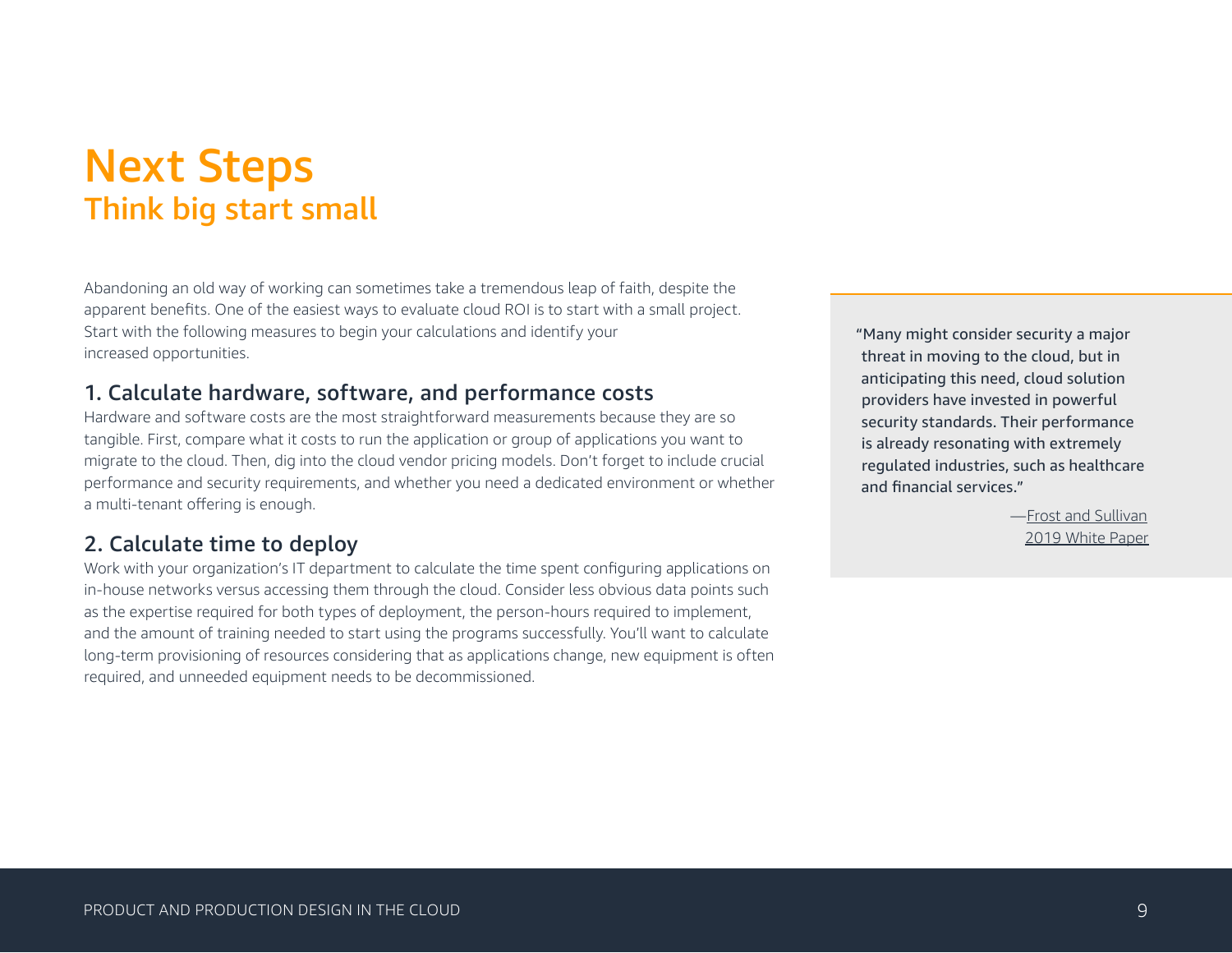#### 3. Measure productivity levels

To accurately value ROI, it's important to measure resource usage. How are teams impacted during periods of peak runtime? Is there a bottleneck created due to in-house servers' ability to process vast amounts of data? If so, you want to determine the cost of teams sitting idle as they queue up to run simulations. Equally as important is the cost of overbuilding a local data center for peak load periods that only occur a few times a year.

#### 4. Add up system administration costs

Even when your design and production teams are not pushing the limits of your networks, routine procedures such as keeping up with security patches and backups are still required. Security standards continue to rise, and internal IT departments must stay vigilant against malicious attacks and data theft.

Be sure to track how much time is spent applying security measures to applications hosted in-house versus the shared responsibility security model that comes with cloud computing.

If you serve an industry that is highly regulated, you want to also factor in time spent meeting compliance. AWS manages dozens of compliance programs in its infrastructure. This means that segments of your compliance have already been completed.

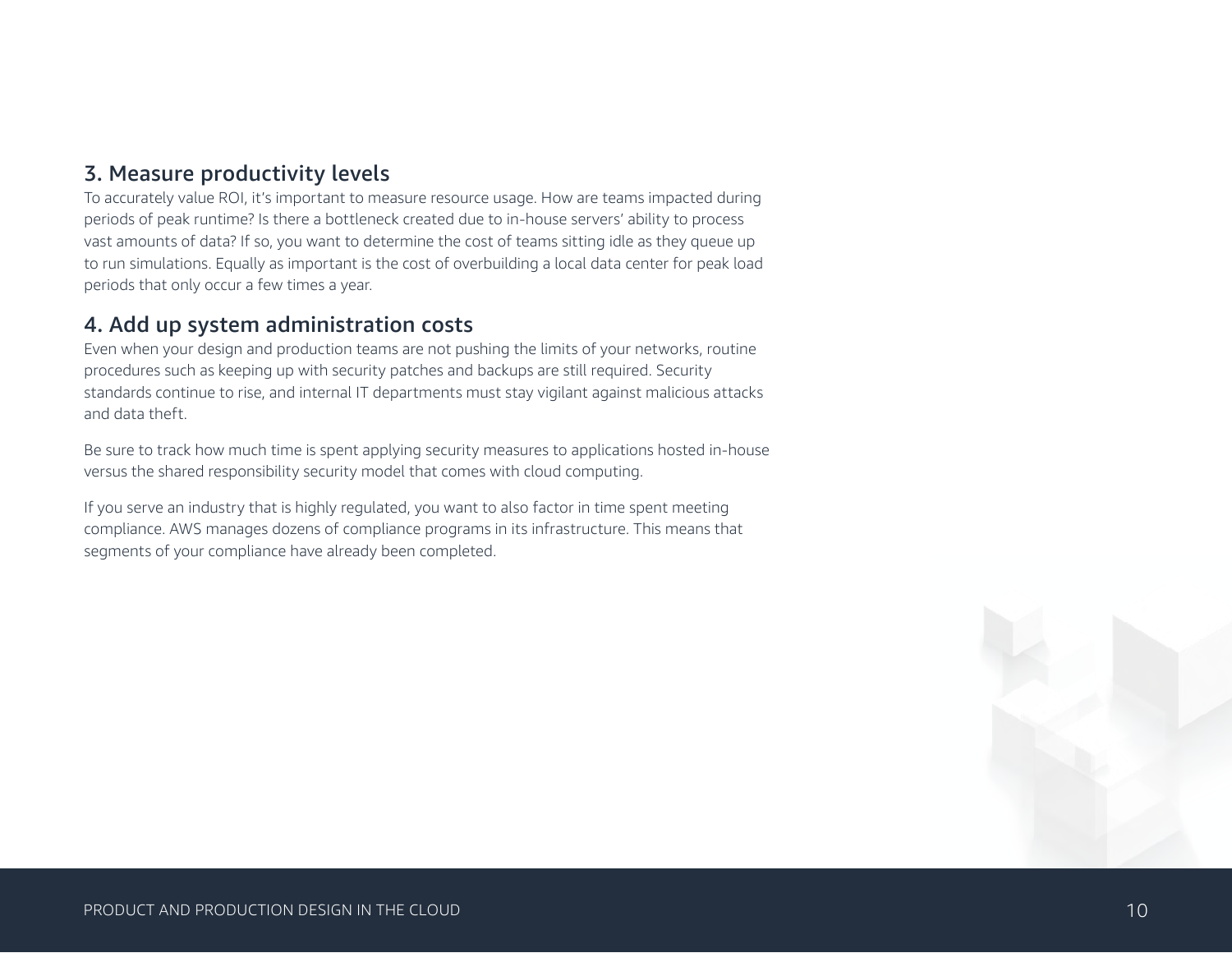### <span id="page-10-0"></span>Increase the pace of innovation with AWS Industrial Software Competency Partners

AWS Industrial Software Competency Partners offer specialized software solutions for product and production design. These solutions are recommended for both large and small organizations and follow AWS best practices for building the most secure, high-performing, resilient, and efficient cloud infrastructure for industrial applications. Access the tools and patterns necessary to respond to your customers in a timely and agile fashion.

#### Autodesk

Autodesk's cloud-based developer platform, Forge, connects industry data and automates workflows, empowering you to reduce costs and time-to-market as you orchestrate your design-to-manufacture lifecycle. [Learn more about Autodesk](https://forge.autodesk.com/)

#### Cadence

EDA-optimized, secure cloud computing for the future of semiconductor design. [Learn more about Cadence](https://www.cadence.com/content/cadence-www/global/en_US/home/solutions/cadence-cloud/cloud-partners/aws-partner-network.html)

#### Graebert

Create, Modify, and Share DWG or DXF Drawings in the Cloud. ARES Kudo offers all the CAD features you have come to expect to create and modify drawings in 2D, with the additional agility to run in the Cloud. [Learn more about Graebert](https://www.graebert.com/cad-software/ares-kudo)

#### Rescale

Rescale's ScaleX® Enterprise integrates with Amazon Web Services to provide the industry-leading SaaS, secure, cloudbased, high performance computing (HPC) simulation platform. [Learn more about Rescale](https://www.rescale.com/aws/)

#### Siemens

Teamcenter® software is a modern product lifecycle management (PLM) system that connects people with a digital thread for innovation to help companies develop successful products. [Learn more about Siemens](https://www.plm.automation.siemens.com/global/en/products/teamcenter/)

#### **ZeroLight**

Customer-centric and scalable real-time 3D retail experiences that drive higher specification sales. [Learn more about ZeroLight](https://zerolight.com/retail-configurator)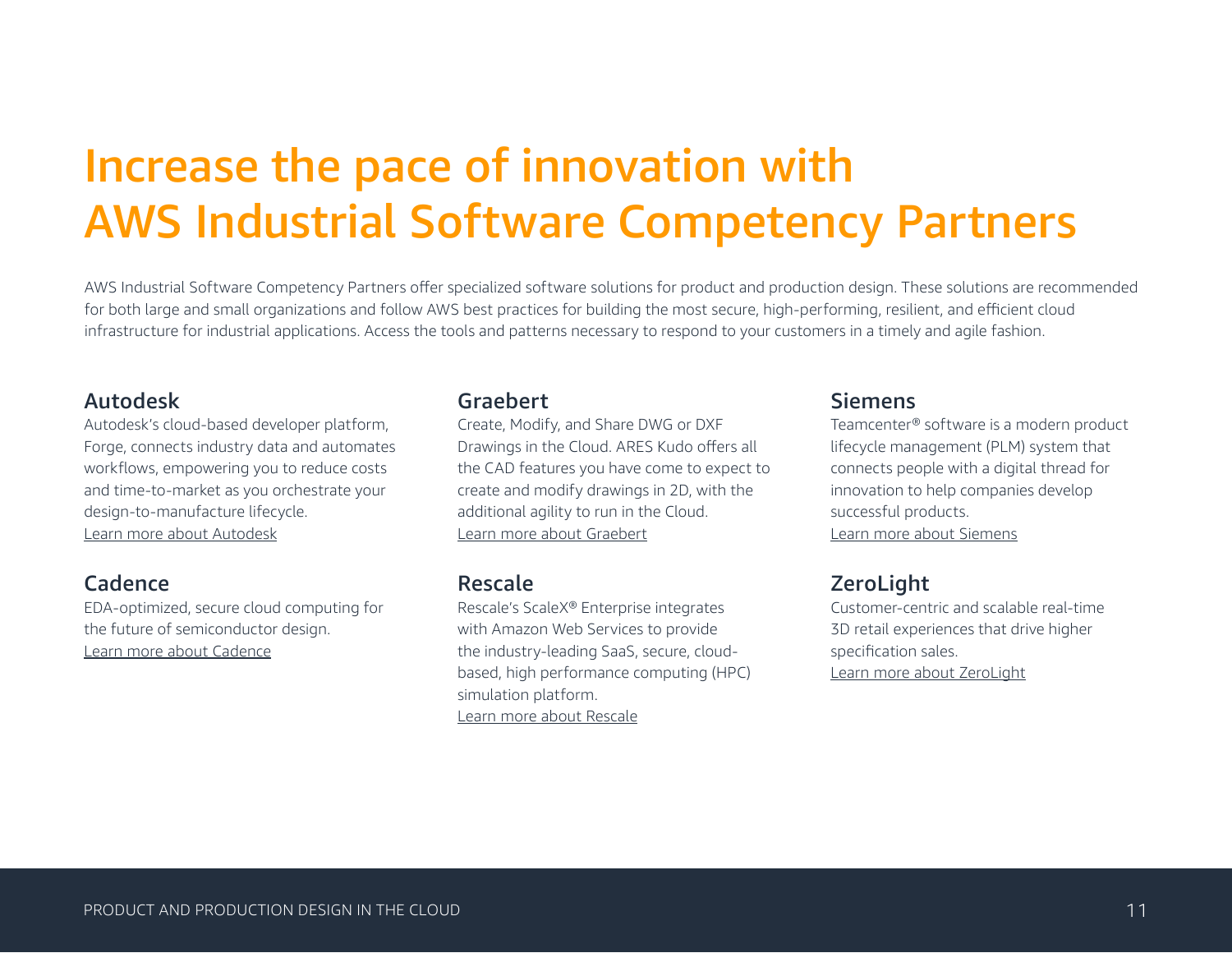## Ready to get started?

Deliver timelier and cost-effective products to delight your customers. Contact our AWS Industrial Software Competency partners to leverage the cloud and innovate now.

[aws.amazon.com/partners/industrial-software](http://aws.amazon.com/partners/industrial-software)

#### Shop Industrial Software Solutions in the AWS Marketplace

AWS Marketplace is a curated digital catalog that makes it easy for industrial customers to find, buy, deploy, and manage the third-party software they need to build solutions and run their business. Procurement professionals can leverage AWS Marketplace to accelerate innovation and enable cloud users to rapidly and securely deploy solutions, while reducing Total Cost of Ownership (TCO), and improving operational oversight.

The AWS Marketplace makes buying industrial software easy with features like:

- Flexible Pricing Terms: AWS Marketplace helps you to pay only for what you use with different pricing options such as Pay-as-you-go, by the hour, monthly, bring your own license (BYOL) or long term options (Annual and Multi-Year).
- Free Trials: No initial commitment, get a Proof of Concept (POC) started quickly with free trials. Test software solutions and make sure it's the right fit for your business need.
- **Convenient Billing:** All software solutions purchased in AWS Marketplace are billed and delivered directly to your AWS account.
- **Simplified Software Purchases:** Use a standardized contract template and reduce the time spent on contract negotiations. Enterprise Contract for AWS Marketplace helps streamline and simplify the contracting process.
- **Consulting Partner Private Offers:** Work with your preferred Consulting Partner from start to finish in your procurement process and benefit from their expertise. Get a consultation and purchase directly in AWS Marketplace through your trusted Consulting Partner.

Shop the AWS Marketplace: [www.aws.amazon.com/marketplace](http://www.aws.amazon.com/marketplace)